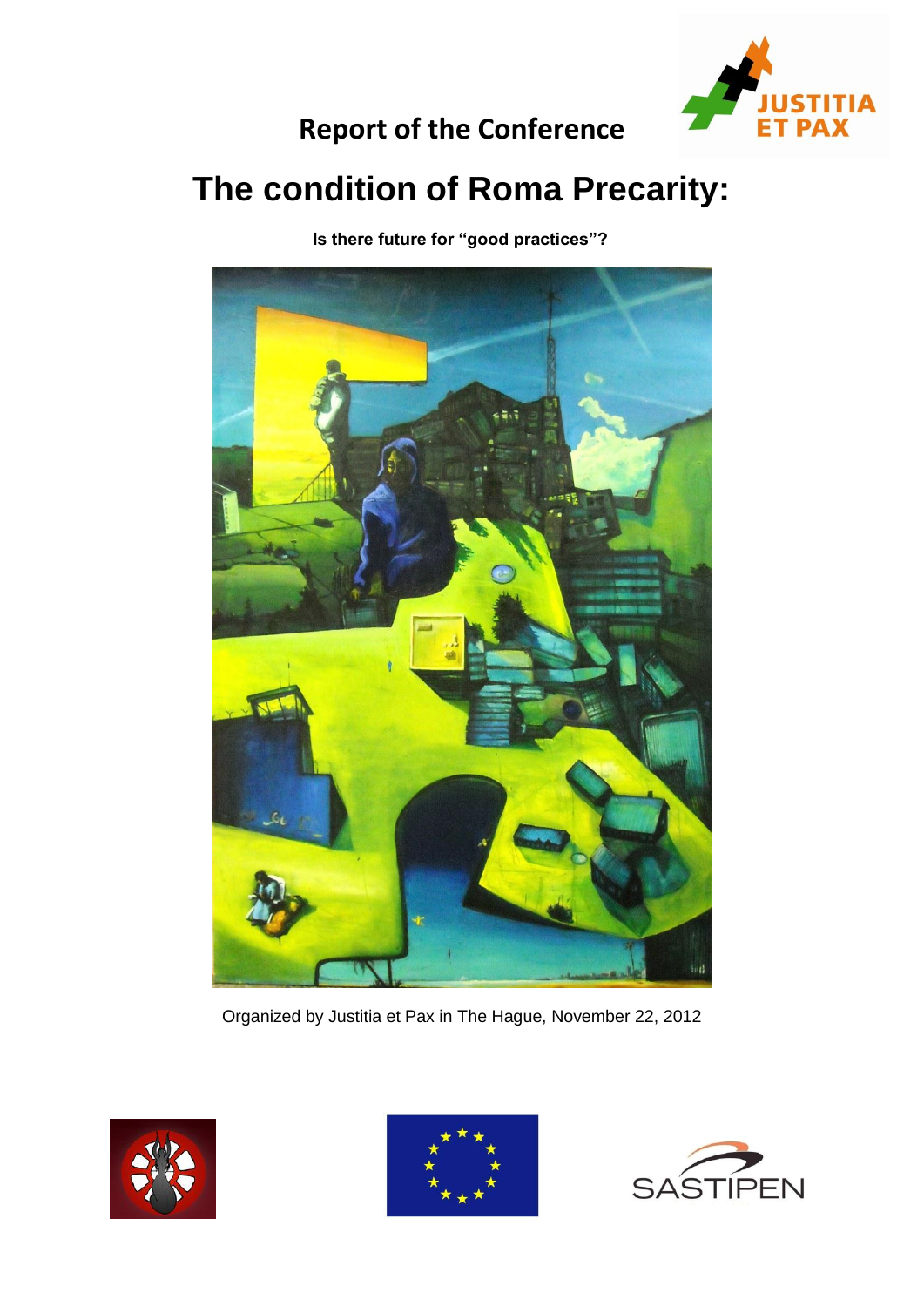**The conference organized by Justitia et Pax on Thursday November 22, 2012 was a part of a project called "Fighting the traditional and new anti-Roma stereotypes", subsidised by the European Union and organised in cooperation with Romaorganisations from Bulgaria (Centre for Interethnic Dialogue and Tolerance Amalipe), and Romania (Roma Centre for Health Clinics Sastipen).**

### **Introduction**

The Roma are, estimated to comprise of 12 million persons, the biggest minority of Europe. They live in Romania, Bulgaria and the former USSR, but also all over Europe and of course in the Netherlands. Estimates of the number of Roma (and Sinti) in the Netherlands vary from around a few thousand to forty thousand. Discrimination and poverty are great problems for the Roma community. They barely have access to health care, education and adequate housing.

According to the Euro barometer Study (2008) the Netherlands is one of the three countries where higher than average proportions of respondents claim to have witnessed ethnic discrimination, and think that this is widespread in their country. Unlike Bulgaria and Romania where Roma have been living for centuries, in the Netherlands most of Roma are migrants and therefore experience all additional negative stereotypes assigned to migrants. In the Netherlands, where the rule of law, democracy and respect for fundamental rights are honored, often the Roma migrants have difficulty with regulation of their documents which is preventing them from using the same state of public services and from enjoying dignity and respect for their rights as the rest of the population.

According to the Roma in the Netherlands, this is principally due to their status of statelessness, or more often of "nationality unknown" status; many Roma do not possess a passport or even a residence permit, and are not being considered as citizens by the Dutch authorities. This means that they cannot fully participate in society and politics, creating a feeling of being ignored and left behind by the authorities. This often drags them into conflicts with local authorities, and contributes to the creation of distrust of Roma by the local communities and vice versa. In the Netherlands, a relative small group of Roma is in this poignant situation. Some families have been stateless for generations.

# **Word of welcome by Victor Scheffers, Director of Justitia et Pax**

"I am greeting our guests from Romania and Bulgaria and I am especially happy to see old friends from Amalipe with whom we worked on a series of projects on social cohesion and diversity following the Council of Europe guidance. We worked together with Roma organizations in preparation for and during the World Conference against Racism and Xenophobia in Durban in 2001 where Roma managed to put their struggle for emancipation on the world agenda.

In the Mumbai Social Forum 2004 we invited Valeriu Nicolae, at that time director of the European Roma Information Office ERIO in Brussels, to share experiences in international lobby and advocacy with the Adivasi minority group. To let them see on the example of Roma how to put their striving on the international agenda.

This is to inform our Dutch audience about the origin of our collaboration. We, as Justitia et Pax Netherlands, are not a Roma organization.



We are a human rights organization which works on invitation of partners worldwide to assist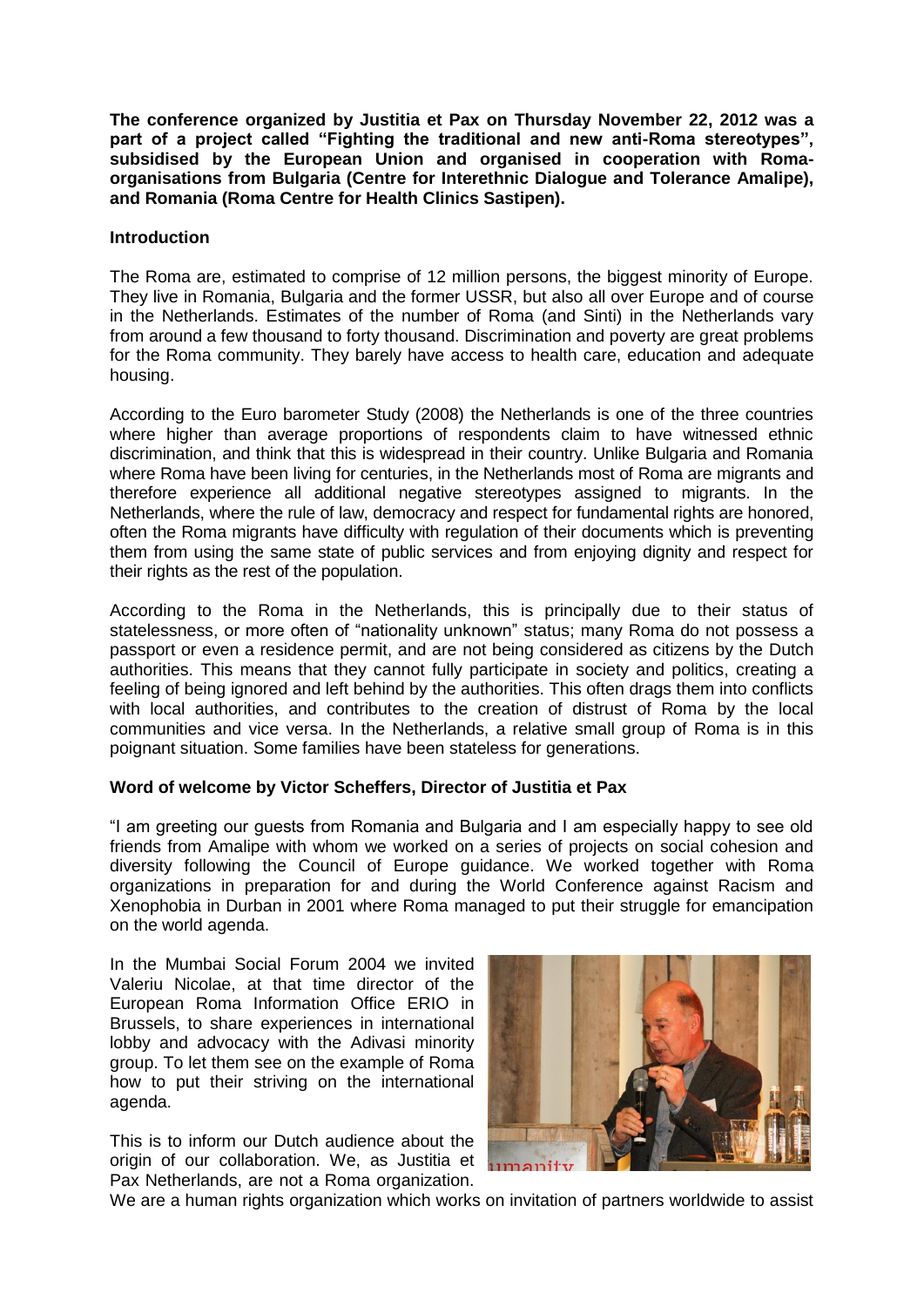them in lobby and advocacy. We work on human rights and social justice at grass root level and international level as well with a wide range of partners. Minority rights is one of the themes that naturally falls in our realm of work.

Almost three years ago in Amsterdam we participated in a network organized by Doctors of the World about statelessness of Roma in the Netherlands. We were interested in the issue because it is an unresolved issue of human rights and social justice in our front yard. When the invitation from Amalipe --to join them as partner in a European project-- came along, we accepted and contributed by bringing in the issue of statelessness in the Netherlands. Since this issue is rather controversial in our country and was not very clear to us, we did a survey of all research already done on statelessness, in order to prepare an advocacy paper.

This paper we used as a starting point in a dialogue we are supporting between Roma network in the Netherlands and the decision makers in the Dutch Government. We believe in dialogue as the best instrument for policy influence. Saying that, it is important to mention to our foreign guests that the Netherlands does not have a "national Roma policy". There is no ethnic registration in the Netherlands, which is understandable, since the consequences of such registration during the holocaust are very well known. Policies on welfare, education or health are made in the ministries but implemented by the municipalities. Municipalities have the liberty to create specific policies and to include specific target groups into various programs. If the Roma groups happen to be residing in the given municipalities and happen to need special policies for access to services, then they get included in various local programs.

This conference is about good practices and each of our organizations will present its own practices. This will lead us into a debate which refers to all good practices mentioned, not only our work on statelessness.

I hope that you will be inspired by the good practices, and that today's discussion will contribute to our efforts to fight Roma stereotypes in our respective countries. Have an inspired meeting!"

# **Presentations**

[Teodora Krumova](http://en.justitiaetpax.nl/userfiles/file/Introduction%20to%20the%20EU%20project%20(Amalipe).ppt) from Amalipe, Bulgaria introduced the project. Afterwards the three organizations: *Justitia et Pax Netherlands*, ["Sastipen"](http://en.justitiaetpax.nl/userfiles/file/Sastipen%20presentation%20best%20practices.ppt) from Romania and ["Amalipe"](http://en.justitiaetpax.nl/userfiles/file/Amalipe%20presentation%20best%20practices.ppt) from Bulgaria presented the outcome of the project: the good practices for combating Roma discrimination in each respective context. More precisely overcoming the gap between the policies of State and local authorities towards Roma and the strivings for emancipation of the Roma community itself. Michelle Mila van Burik from [Dutch Institute for Roma Integration](http://en.justitiaetpax.nl/userfiles/file/Presentation%20Dutch%20Institute%20Roma%20Integration.ppt) and

Orhan Galjus from Radio [Patrin](http://en.justitiaetpax.nl/userfiles/file/The%20Radio%20Patrin.ppt) presented their projects in the Netherlands as good practices. Jagoda Paukovic, project coordinator from Justitia et Pax Netherlands presented the advocacy paper based on the research on statelessness. Justitia et Pax conducted a survey of all research recently done on the effect of statelessness on the group of Roma *de facto* stateless. The main question was if, indeed, this is the greatest obstacle towards their integration and full participation in society. Moreover, together



with the Dutch Institute for Roma Integration, we have analysed what can be done in order to improve their situation and we are happy that we could present some positive results.

The recommendation that came out of this survey is that statelessness issue is not legally clearly described and its implementation is not transparent. In order to correct discrepancies a political decision is necessary. The dossiers should be dealt with individually by the Dutch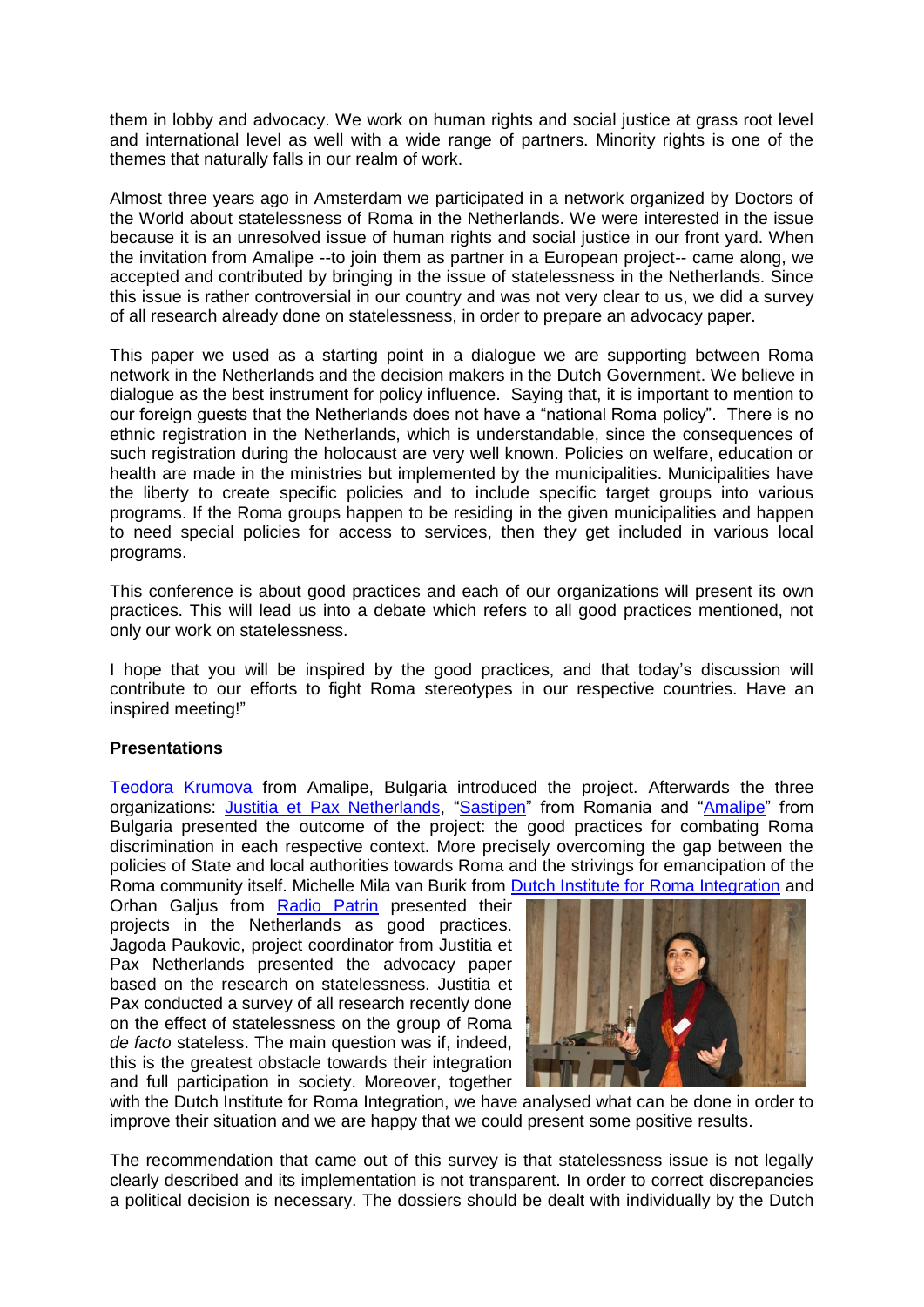

administration. It is only through intensive legal individual and legal counselling, and the benevolent attitude of the administration that (judicial) integration can be successful. Justice and Peace has through its research contributed in a positive way to this dialogue in the Netherlands.

#### **Debate**

The presentations were followed by the debate: "Why are the best practices so difficult to be transferred into sustainable policies?"

The main conclusion of the debate was that it is crucial to underline the importance of a dialogue between Roma organizations and governmental authorities. It is not only important to listen to each other's arguments, but also that "both" parties consult each other in the creation of governmental policy and its implementation. It was also concluded that the Roma organizations have to act in network and address the authorities with the questions on



specific issues that they regard as being of great concern. The policy makers to be contacted by the Roma spoke persons vary according to the issues which need to be addressed. Therefore it is not a question of two fronts, but rather of an integrated, open minded dialogue that leads to satisfying and sustainable solutions. Sustainability of good practices lies in the synergy of efforts made by the governmental authorities and Roma self-organizations together. Deyan Kolev from Amalipe summarized sustainability in a metaphor: "for flying a bird needs two wings – one is Roma civil society organizations and the other wing are governmental structures."

#### **The rest of the program for the delegations**

Within the framework of the project: To Touch the Untouchable: combating traditional and new anti-Roma stereotypes", financed by the European Commission within the Fundamental rights and citizenship Program, Justitia et Pax Netherlands has organized a four day program (from November 20 to November 23, 2012) for the delegations from Romania and Bulgaria. The objective of this program is to exchange on practices and policies on Roma in three respective countries.

Sastipen delegation consisted of Daniel Radulescu, President of Sastipen; George Radulescu, Program Coordinator; and Daniel Raducanu, Councellor of the Neamt Prefecture in Romania.

Amalipe delegation consisted of Deyan Kolev, President of Amalipe; Teodora Krumova, Project coordinator; and Gergana Daskalova, project administrator. In addition Amalipe delegation consisted of government policy makers from various sectors (health, social sector and education): Dafinka Samardjieva, Luba Pavlova, Milka Mihailova, Pepa Kaloyanova, Plamenka Angelova, and Roumyana Torosyan.

**On Tuesday November 20**, Sastipen delegation accompanied by Justitia et Pax staff visited [Trimbos Institute](http://www.trimbos.nl/) in Utrecht where they exchange their practices on their health programs. The exchange went especially on models of work with drug users and disadvantaged youth